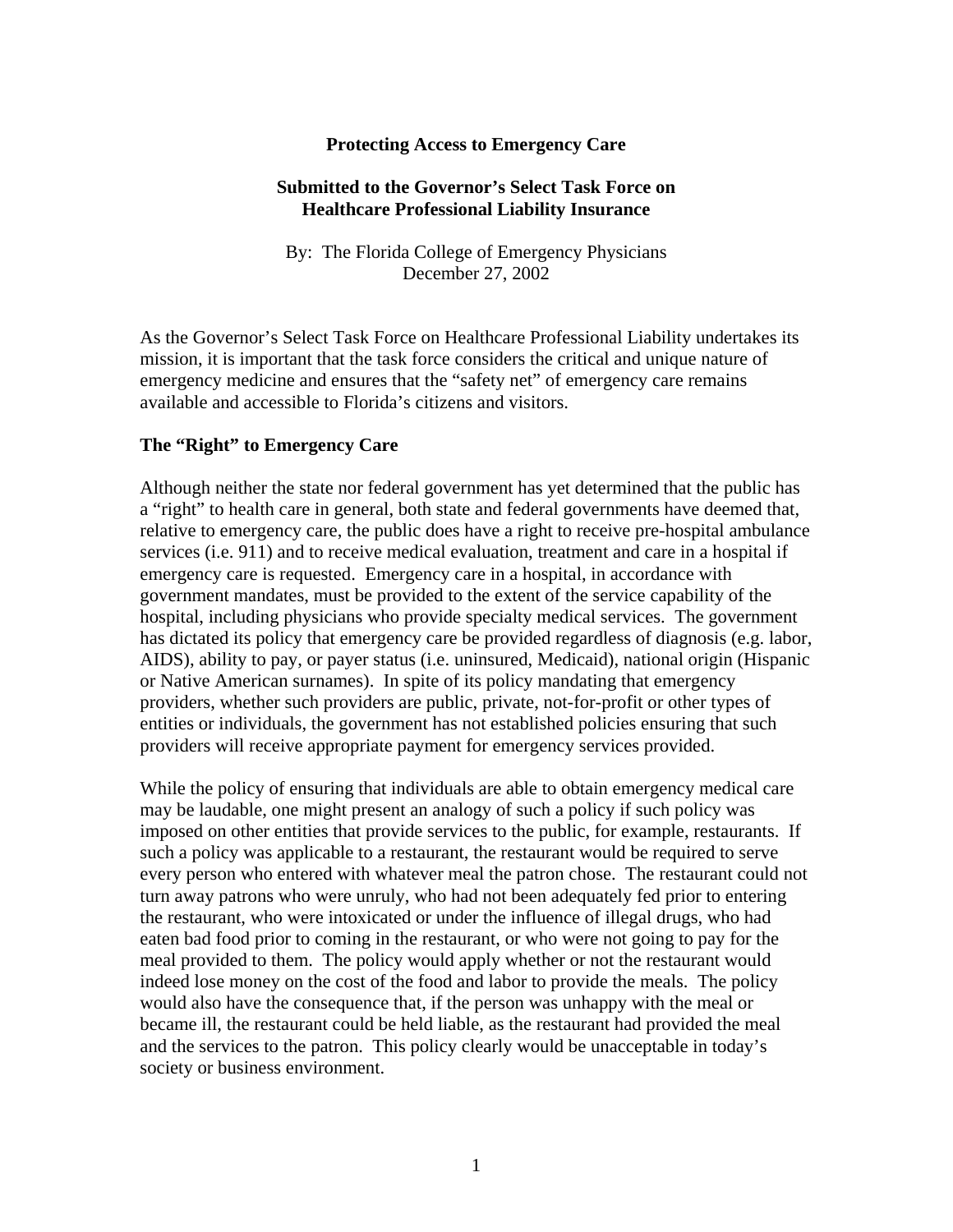The government has determined that emergency services be provided to every person by or for whom such services are requested. The government has not ensured appropriate payment for such services. Nor has the government provided adequate legal protections for persons and entities providing such services.

#### **What Makes Emergency Medicine Different**

Providers of emergency care, as discussed above, are compelled by state and federal laws to treat every patient who presents himself or herself at an emergency department for treatment. Additionally, emergency care providers are subject to laws, such as the "Baker Act" (Florida Mental Health Act) and the "Marchman Act" (Hal S. Marchman Alcohol and Other Drug Services Act of 1993).

Providers of emergency care have no ability to choose their patients. Even if a provider knows that a patient has a history that might not be conducive to an optimal medical outcome, knows that a patient has not followed previous medical advice, or knows that a patient has been extremely litigious, the emergency care provider may not deny services to this patient.

While providers of emergency care are required to treat all patients, the government does not ensure that provision of such services are appropriately compensated. Providers of emergency care are subject to a high percentage of uncompensated or under-compensated care. Studies have been conducted documenting the low rate of compensation for emergency providers. It is our understanding that the task force has opted not to undertake the independently complex issue of provider payment. Should the task force desire documentation of this matter, it will be provided upon request. However, emergency care providers must pay for malpractice insurance and other associated costs for every single uncompensated or under-compensated patient seen by such provider. For a significant percentage of patients, emergency care providers actually lose money every time care is provided, regardless of whether the patient has an emergent condition or is strictly using the emergency department because the patient has no other access to care provided by the State.

Providers of emergency care must be available and ready to provide care around the clock, even when there are no patients. This is referred to as stand-by time. There is no remuneration for emergency care providers being available to the citizens and visitors to the State of Florida 24 hours/day, 365 days/year.

In every community statewide, emergency care providers represent the only universal access to health care for low-income and indigent patients. Typically, one out of every three patients seen by an emergency physician is indigent.

Even though there is no guarantee for appropriate payment for emergency services delivered in good faith, patients have unlimited access to the courts. Emergency physicians and other hospital-based physicians who provide emergency care may be required to carry a minimum of one million dollars in medical malpractice insurance.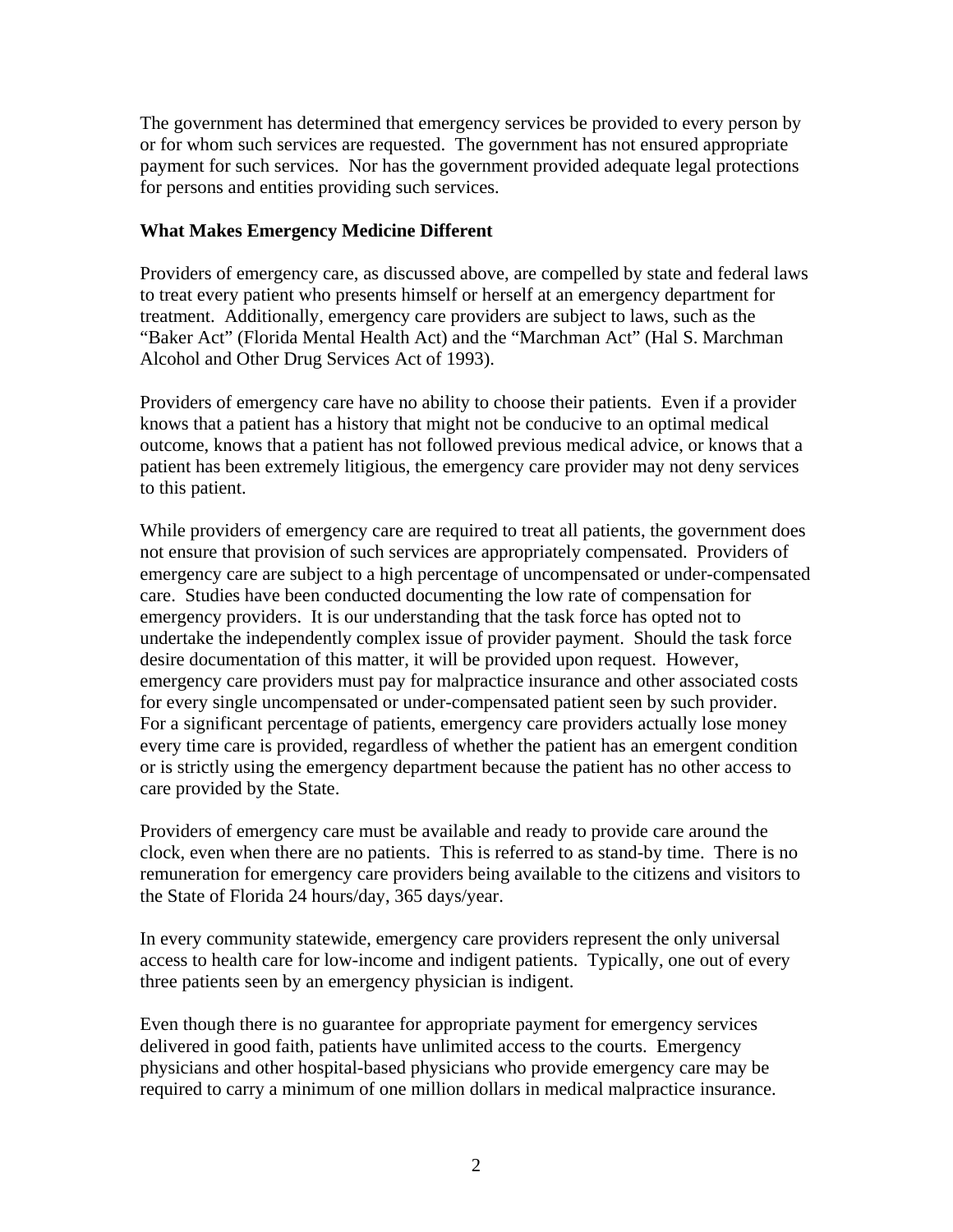Due to escalating premiums and the current medical malpractice situation facing on-call specialist colleagues who may also be needed to treat emergency patients, many specialists are understandably opting to carry no insurance or minimal coverage amounts, frequently leaving the hospital-based physician, and sometimes the hospital, as the "deep pocket."

Emergency care providers operate in a high-complexity, high-risk environment, using rushed procedures, often late at night. Hundreds of independent judgments must be made without benefit of the patient's prior medical history. This places the emergency care providers at greater risk, since adverse outcomes are more likely to occur

Florida's emergency departments remain on the first line of response to a terrorist attack, especially if it involves a biological, chemical or nuclear release.

Fewer and fewer specialists, especially those in high-risk areas such as obstetrics and neurosurgery are willing to be on call for emergency departments. This means more transfers and diversions to facilities that may have specialists on call. This significantly threatens patient care.

Emergency care providers have no control over the amount of or lack of medical care previously received by the patient. Patients may present having had no prior medical care for what might be serious medical conditions, or may have knowingly engaged in activities known to exacerbate existing medical problems. This may place the patient at higher risk of an adverse outcome and the emergency care provider at higher risk of litigation.

Although patients can be referred to other health care providers for follow-up care, emergency care providers have little or no control over the patient's willingness or ability to obtain such care or the payer's willingness to cover such follow-up care.

Emergency care providers frequently face multiple co-existing emergencies. The need to ensure adequate coverage of emergency departments by emergency physicians, by emergency nurses and other personnel, and by specialist physicians is paramount.

Emergency care providers generally have no prior physician-patient relationship with their patients. Due to such lack of established professional relationships, encounters with patients in the emergency care setting may be perceived to be less personal, thereby stripping the emergency care provider and the patient of this important ongoing rapport.

Emergency care is different because the State has mandated that such care is available to all individuals who request such care. In light of such mandate, the state needs to ensure vital and critical services be available, including access to specialists. Without appropriate specialists, provision of timely, quality emergency care, may not be available in Florida.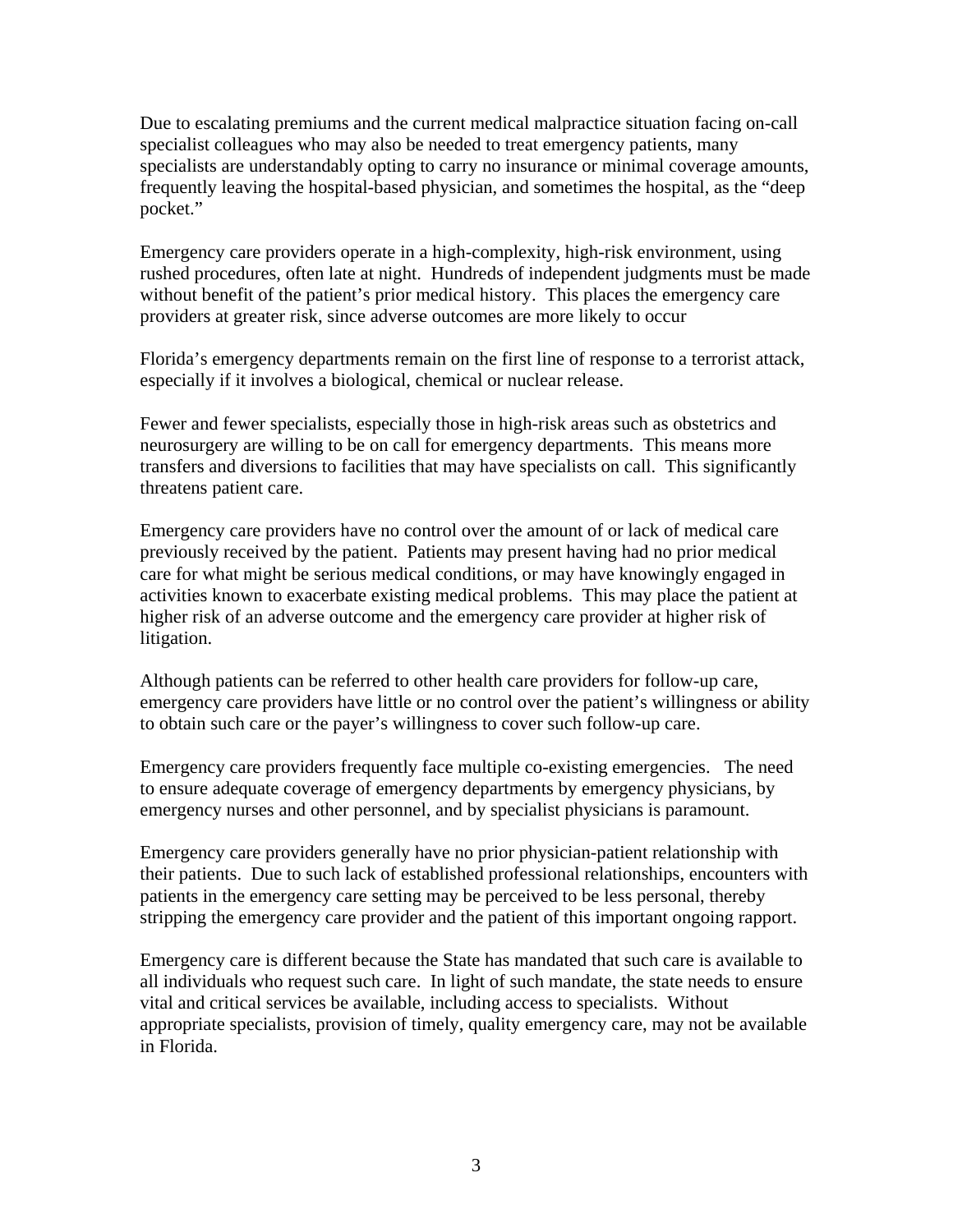### **Emergency Services are Affected**

As the number of patients accessing hospital emergency departments for care has continued to rise, the number of board certified emergency physicians has fallen. In 1992, there were 4.57 million emergency department visits. At such time, there were 1,146 board certified emergency physicians. In 2001, emergency department visits had increased to approximately 6.4 million, while number of board certified emergency physicians had decreased to 901.

According to a recent *New York Times* article by Joseph Treaster (published August 25, 2002) at least half a dozen hospitals across the country have closed obstetrics wards, others are curtailing trauma services and rural clinics have been temporarily shuttered as a result of soaring costs for medical malpractice insurance.

A Largo hospital plans to stop delivering babies on December 1, while Las Vegas' only trauma center temporarily closed this summer after a massive exodus of doctors to other states. (Source, Orlando Sentinel: September 22, 2002)

More than 1,300 health care institutions nationwide have cut back on services, while 6 percent of the 5,000 member hospitals of the American Hospital Association have eliminated units (Source: AHA Survey, June, 2002) With each service deleted or unit eliminated in our hospitals, such service will not be available to emergency patients.

### **The Laws Underlying the Government Mandate to Provide Emergency Services**

# *Federal EMTALA Law*

The Emergency Medical Treatment and Active Labor Act (EMTALA) was signed into law on April 7, 1986. Certain amendments were made in 1989 and 1990. The federal government has developed rules and guidelines to implement EMTALA.

*All persons* who come into an emergency department are protected by the law, regardless of whether the person is insured or eligible for Medicare or Medicaid. All persons who present at the emergency department and who request examination and treatment for an emergency medical condition must be treated alike, regardless of payment status. The hospital must provide for an appropriate medical screening to determine whether an emergency medical condition (including labor, psychiatric conditions, substance abuse/intoxicated conditions) exists. The screening exam must be the same appropriate screening examination that the hospital would perform on any individual presenting to the hospital's emergency department with those signs and symptoms, regardless of the individual's ability to pay for medical care and must provide services within its capability. On-call physicians and ancillary services are considered to be within the parameters of "capability".

If the hospital determines that the individual has an emergency medical condition, the hospital must provide, within the capabilities of the staff and facilities available at the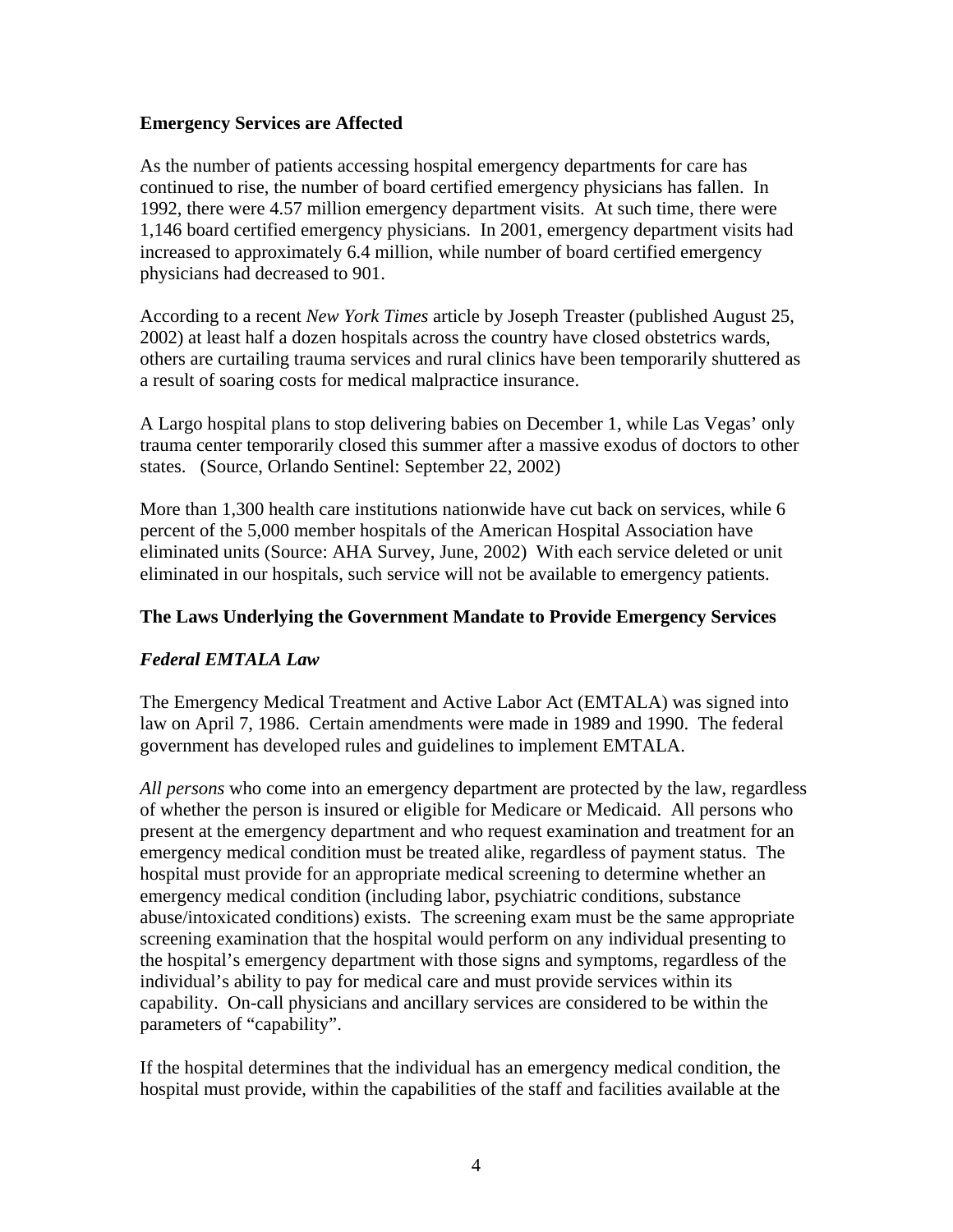hospital, further medical examination and treatment as required to stabilize the medical condition, or if the hospital does not have the capabilities, to transfer the individual to another medical facility in accordance with stringent transfer criteria and requirements.

Each hospital is required to maintain a list of physicians who are on-call for duty after the initial examination and to provide treatment necessary to stabilize the individual's emergency medical condition. If a hospital offers a service to the public, the service should be available through on-call coverage of the emergency department.

If a higher level hospital that has specialized capabilities (such as burn units, shocktrauma units, neonatal intensive care units, or (with respect to rural areas) regional referral centers are necessary to provide care to patients who might need to be transferred, such specialized hospitals may not refuse to accept the patient from a referring hospital if the hospital has the capacity to treat the individual.

# *Florida Access to Emergency Services and Care Law*

The Florida Access to Emergency Services and Care Law was passed by the Florida Legislature in 1988. The law is similar, but not identical, to the federal EMTALA law.

Florida law provides that every general hospital which has an emergency department must provide emergency services and care for any emergency medical condition when services are requested by any person, ambulance provider, or other hospital seeking a medically necessary transfer.

Florida law provides a two-pronged concept to describe its requirement that hospitals provide emergency services and care. Emergency services and care includes: 1) a medical screening, examination and evaluation to determine if there is an emergency medical condition, and (2) the care, treatment or surgery necessary to *relieve or eliminate* the condition. Such services must be provided "within the service capability of the facility."

Florida law clearly states that provision of emergency services and care shall not be based upon, or affected by, the person's race, ethnicity, religion, national origin, citizenship, age, sex, preexisting medical condition, physical or mental handicap, insurance status, economic status, or ability to pay for medical services, except to the extent that a circumstance such as age, sex, preexisting medical condition or physical or mental handicap is medically significant to the provision of appropriate medical care to the patient.

# *Florida Emergency Medical Services (EMS/Ambulance) Law*

Chapter 401, Florida Statutes, governs the regulation of emergency medical technicians, paramedics, and ambulances. The law requires and provides certain duties for EMS medical directors (licensed physicians) who oversee the medical care provided in ambulances. Ambulances are classified as either "advanced life support" or "basic life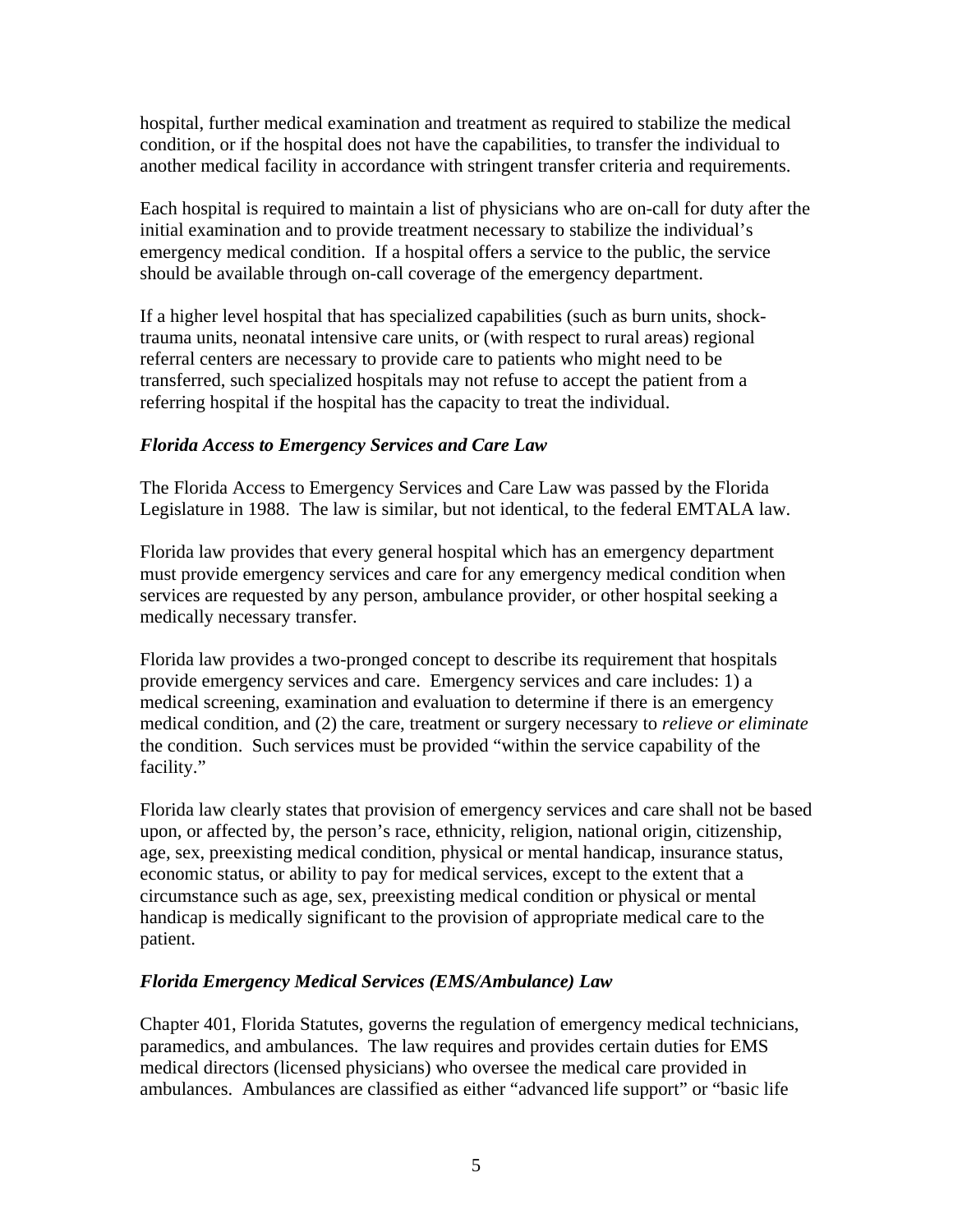support," depending on the complexity of medical services provided. Ambulances are generally licensed as either ground ambulances or air ambulances. However, due to Florida's unique environment, the development of watercraft and quick-responsevehicles, such as bicycles or golf-cart-type vehicles, are enhancing the emergency medical services system's ability to provide rapid response to patients in need of immediate care.

Section 401.45, F.S., provides that a person may not be denied needed prehospital treatment or transport from any licensee (i.e. ambulance) for an emergency medical condition.

Section 395.1041, the Florida Access to Emergency Services and Care Law, specifies that emergency medical services providers (ambulance providers) may not condition either prehospital transport of any person nor transfer of patients in need of treatment for an emergency medical condition on the ability to pay.

# *Florida's Trauma Care Law*

Florida's trauma law is found as "Part II" of Chapter 395, the hospital regulatory statute. Trauma centers are regulated by the Department of Health.

Trauma is generally an injury due to blunt or penetrating means, or burns. Examples might include automobile crashes; bicycle, motorcycle, or pedestrian incidents, significant falls, and knife or gun shot wounds.

One of the central premises of trauma care is development of an inclusive trauma system that will ensure that trauma patients receive definitive medical care within the "golden hour" – a period of time that is significant in determining mortality and morbidity relative to trauma patients. The trauma system includes coordination of components from the initial 911 contact; to ambulance/paramedic assessment, response, and transport; to nontrauma center hospitals initial assessment and care; to activation of the trauma team at the trauma center. The entire system is critical to ensuring that life-saving care is provided to the trauma patient within the "golden hour."

A critical component of trauma care is the trauma center. There are three general types of trauma centers in Florida: Level I Trauma Centers; Level II Trauma Centers, and Pediatric Trauma Referral Centers.

Becoming a trauma center is not a mandate of the state. Whether or not a hospital chooses to become a trauma center is purely voluntary, and depends on many things, including a commitment to serve the community and the ability to ensure in-house or prompt availability of a number of required physician specialties. Once a hospital has applied to become a state-approved trauma center, there are a number of stringent requirements and government mandates that apply. The trauma center must accept all trauma victims. The hospital applying to become or operating as a trauma center must commit to certain capital expenditures and costs to meet operating requirements. There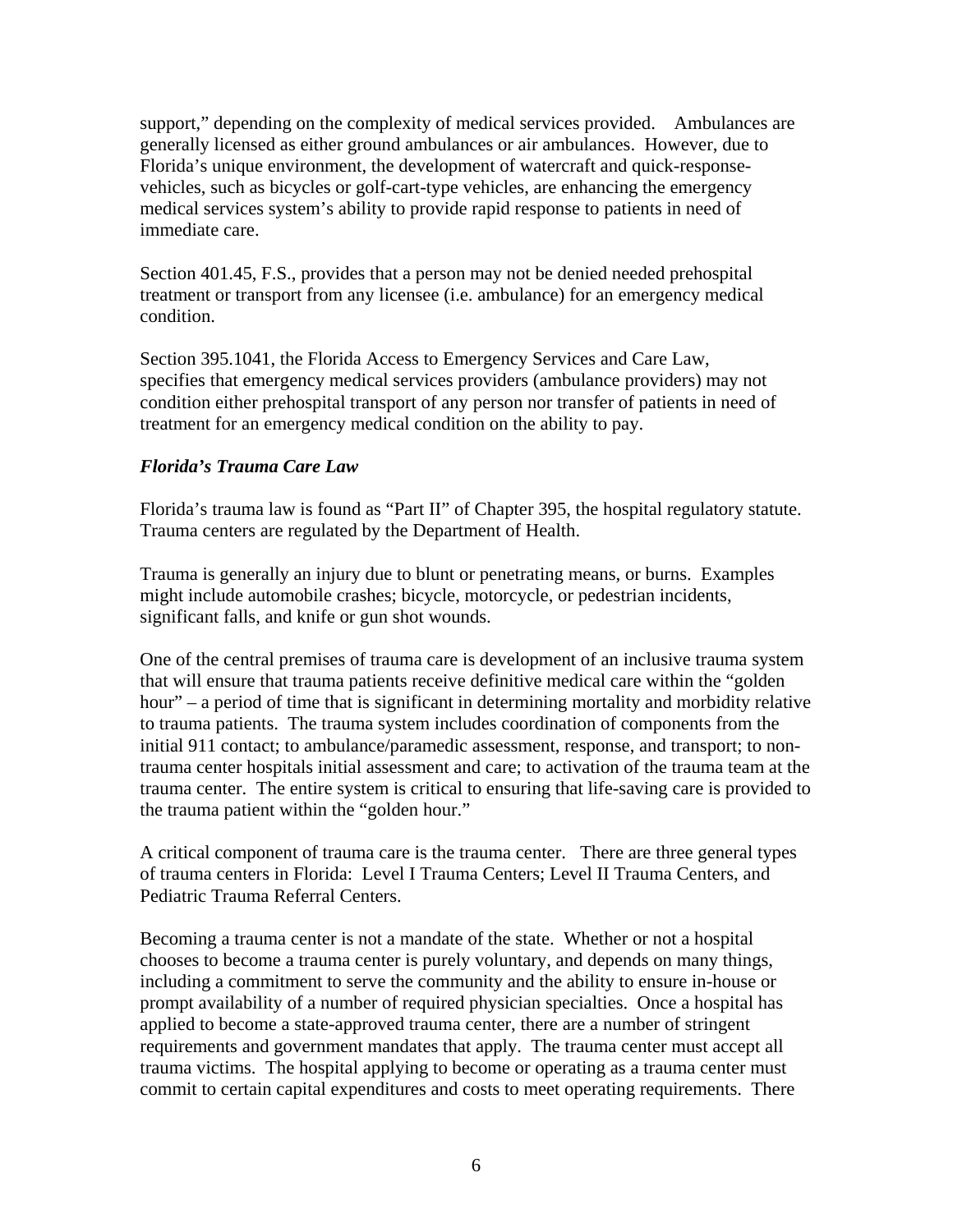must be a commitment of specialist physicians who are willing to provide specialist response. For Level I trauma centers, "in-hospital" coverage is often required. For Level II trauma centers, the specialists must be "promptly available," as defined by the state.

The state requires that hospitals that operate as approved trauma centers maintain a number of required specialist physicians. In addition to addition to emergency physicians and trauma surgeons, a number of surgical and other specialists must be part of the trauma program. Required surgical specialists include: general, OB-GYN, neurosurgery, opthamology, oral/maxillofacial, hand, cardiac, orthopedic, pediatric, plastic, thoracic, urology, otorhinolaryngologic. Other required specialists include: cardiology, gastroenterology, hematology, infectious disease, internal medicine, nephrology, pathology, pediatrics, psychiatry, pulmonary medicine. Without having the complement of required specialists, the hospital cannot operate as an approved trauma center in Florida.

Florida's trauma system has a need for trauma centers. According Department of Health figures, there were 33 trauma centers in Florida in 1986. In 2002, there were 20 trauma centers. In a 1990 State Trauma Report, the ideal number of trauma centers, based on population, demographic and other factors at that time, was 44-60. According to the 1999 Trauma System Report on Timely Access to Trauma Care, submitted to the Legislature by the Department of Health, there has been a lack of timely access to trauma care due to the state's fragmented trauma system.

Some of the reported issues facing the trauma system include the ability to maintain specialists, extreme medical liability, the underlying cost of operating a trauma center and overcrowded trauma centers. Many of these issues are similar to the issues facing hospitals and physicians in non-trauma center hospitals.

# **Benefits to the Public and Florida's Emergency Care System**

Possible areas of benefit of the current proposal relative to emergency services include, but are not limited to:

- Encouraging specialists to maintain hospital privileges or to provide needed services in a hospital environment, thus making such services available for emergency department patients
- Enhancing recruitment of physicians to hospitals in Florida, thereby enhancing the availability of such emergency and specialist physicians to serve in Florida's emergency departments
- Enabling smoother operation of Florida's EMS system through availability and stabilization of emergency physicians and specialists available to hospital emergency departments
- Enhancing the trauma system by encouraging physicians who serve at trauma centers to remain available to the system and by encouraging other physicians to agree to serve at trauma centers.
- Reducing wait-time for patients needing emergency or specialist physician care through improving the availability of physicians at hospitals. Such improved